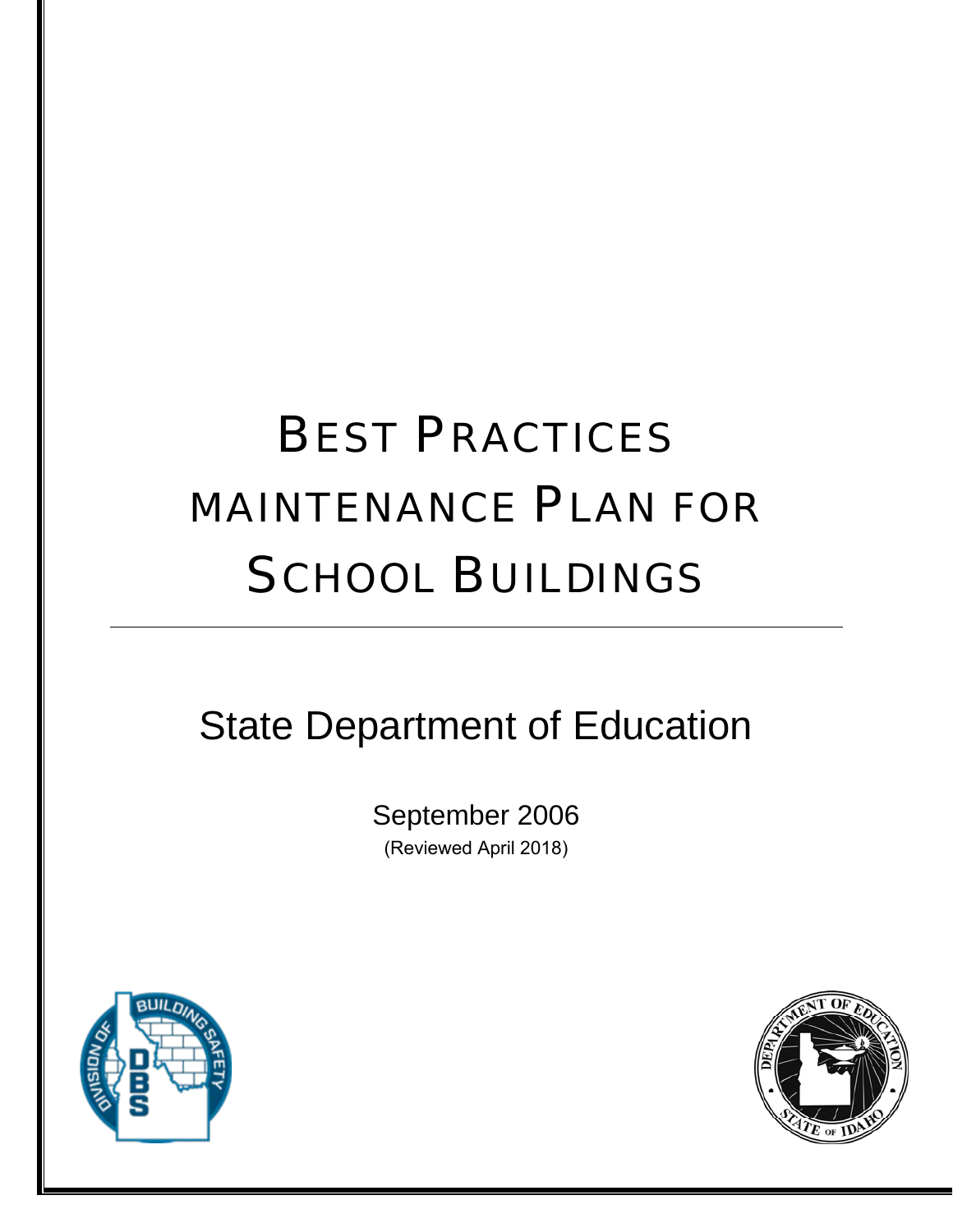## **Acknowledgement**

We want to acknowledge and thank staff at the Division of Building Safety who spent time helping compile and review this manual. Much of the information in this manual was taken from *Preventive Maintenance for Local Government Buildings*, April 2000, published by the Minnesota Office of the Legislative Auditor, Program Evaluation Division.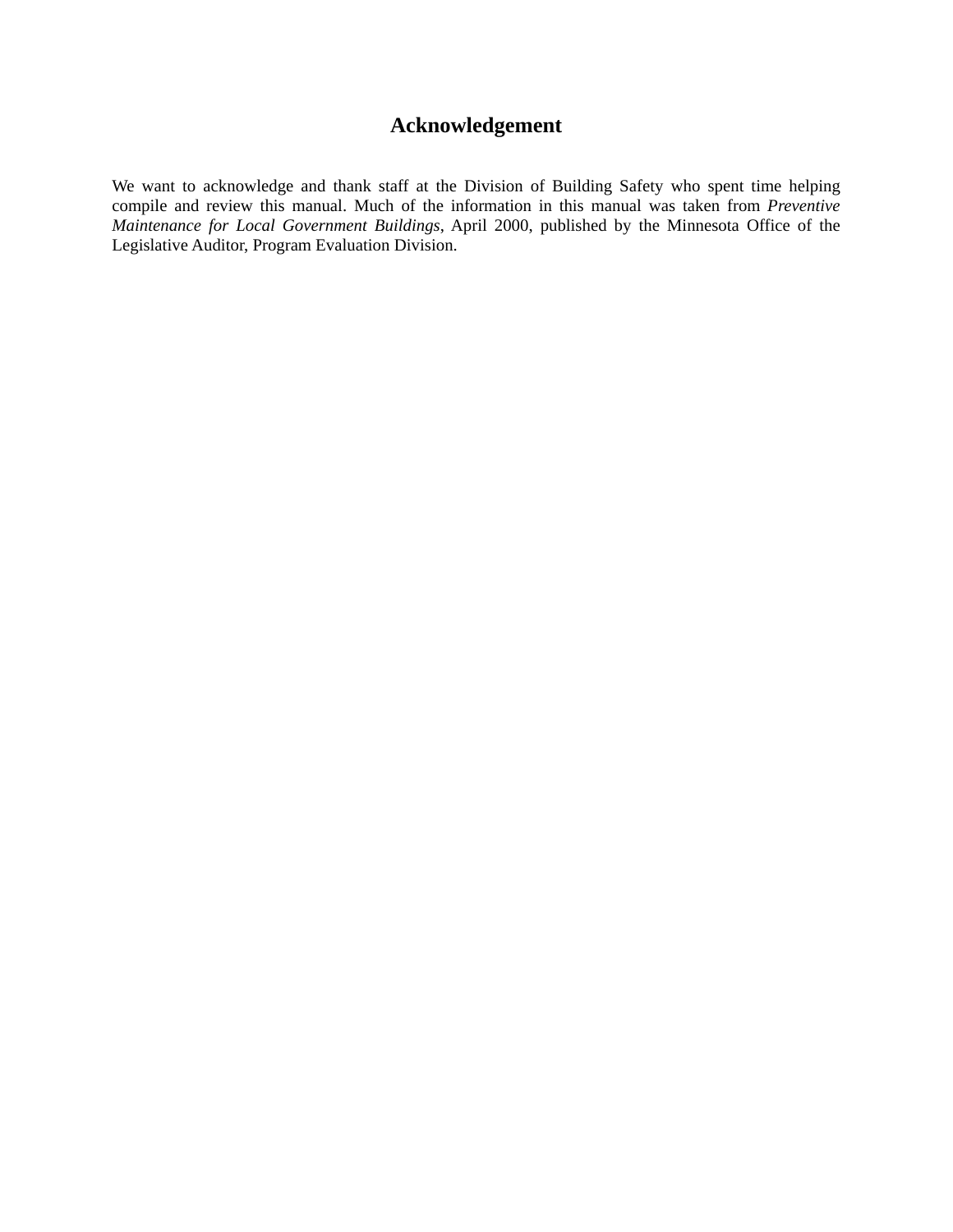## **Table of Contents**

| Build the Capacity for Ranking Maintenance Projects and Evaluating Their Costs  4 |
|-----------------------------------------------------------------------------------|
| Plan Strategically for Preventive Maintenance in the Long- and Short-Term 6       |
| Structure a Framework for Operating a Preventive Maintenance Program 8            |
|                                                                                   |
| Advance the Competence of Maintenance Workers and Managers  14                    |
| Involve Appropriate Maintenance Personnel in Decision Making and in               |
|                                                                                   |
| Sample Inventory Lists                                                            |
| Sample Inspection Lists                                                           |
| <b>Building Evaluation Form</b>                                                   |
| Appendix A<br>Appendix B<br>Appendix C                                            |

Appendix D Additional Recourses List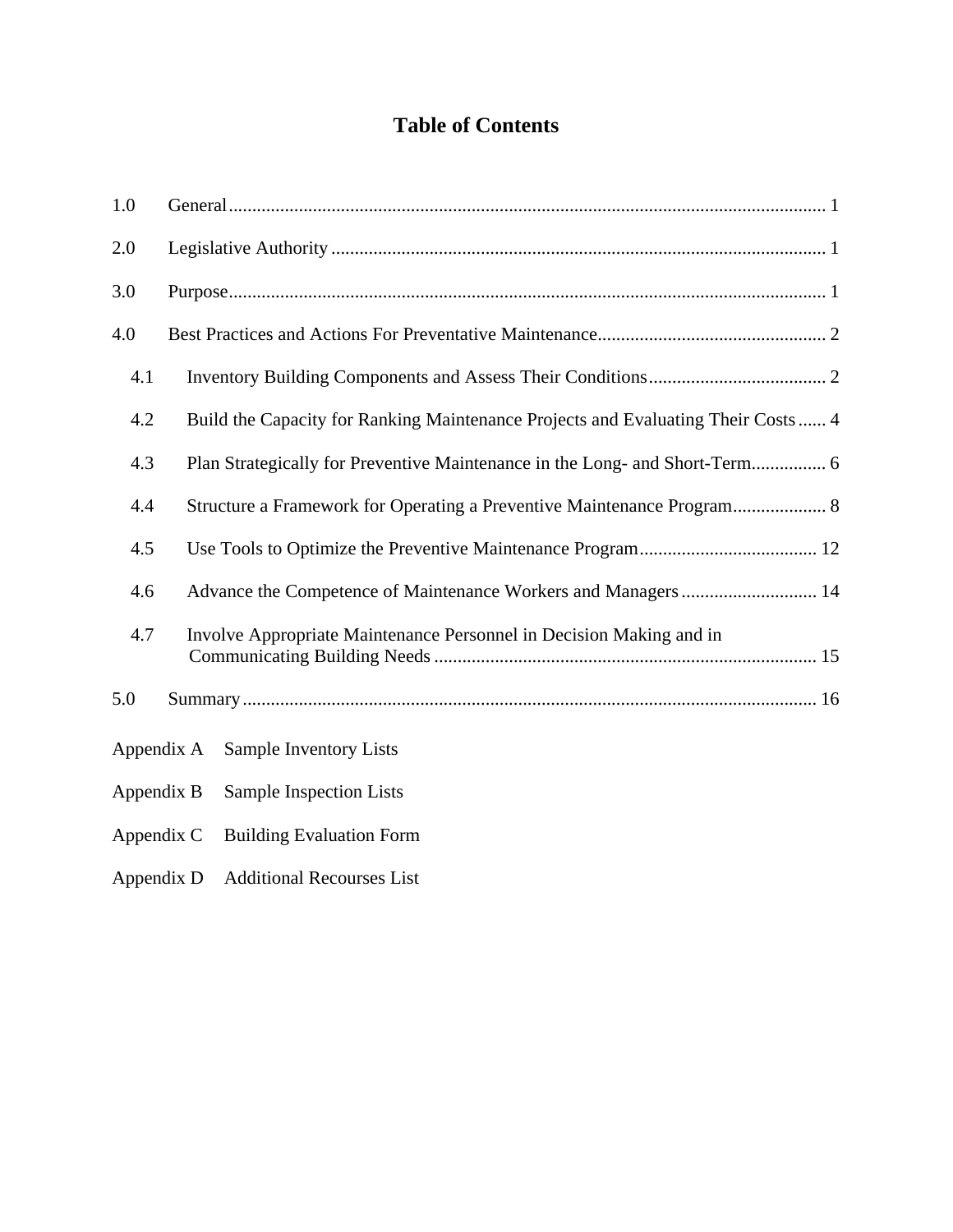## **1.0 General**

The following guidelines are designed to assist Idaho's school districts in developing and maintaining facility preventative maintenance plans.

## **2.0 Legislative Authority**

 The School Facilities Improvement Act (House Bill 743) was approved by the 2006 Legislature and signed into law by Governor Dirk Kempthorne on March 31, 2006 with a July 1, 2006 effective date.

 Idaho Code Section 39-8006A of this act provided a requirement for the administrator of the Division of Building Safety and the State Department of Education to consult and prepare a best practices maintenance plan for school buildings that shall in turn be supplied to superintendents of each of Idaho's school districts. Based on the best practices maintenance plan, each school district is required to develop a ten-year plan for submittal to and approval by the State Department of Education. Annually thereafter, school districts are required to submit reports to the State Department of Education detailing the work completed pursuant to their maintenance plans including any revisions made to those plans.

## **3.0 Purpose**

 The purpose of an effective preventative maintenance plan is to achieve the following five key goals:

- **Preserve taxpayers' investments in public buildings.** Preventive maintenance can extend the life of building components, thus sustaining buildings' value and the significant tax dollars they represent.
- **Help buildings function as they were intended and operate at peak efficiency, including minimizing energy consumption.** Because preventive maintenance keeps equipment functioning as designed, it reduces inefficiencies in operations and energy usage.
- **Prevent failures of building systems that would interrupt occupants' activities and the delivery of public services.** Buildings that operate trouble-free allow public employees to do their jobs and serve the public. Because preventive maintenance includes regular inspections and replacement of equipment crucial to operating a building, maintenance staff reduce the problems that might otherwise lead to a breakdown in operations.
- **Sustain a safe and healthful environment by keeping buildings and their components in good repair and structurally sound.** Protecting the physical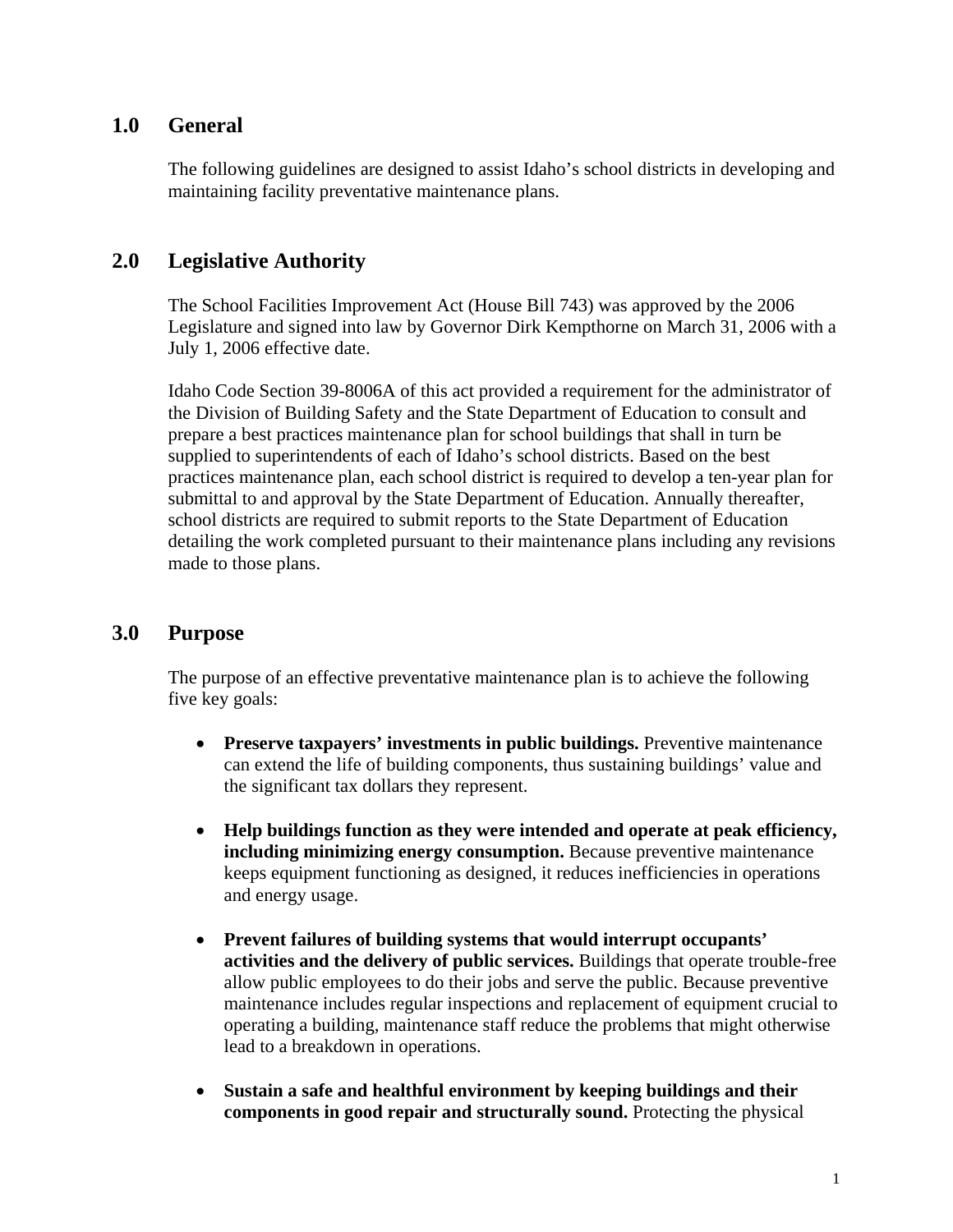integrity of building components through preventive maintenance preserves a safe environment for employees and the public.

• **Provide maintenance in ways that are cost-effective.** Preventive maintenance can prevent minor problems from escalating into major system and equipment failures that result in costly repairs. In avoiding costs of major repairs, preventive maintenance creates efficiencies. Increasing preventive maintenance can reduce time spent reacting to crises, which is a more cost-effective way to operate buildings. Deferring preventive maintenance can generate higher costs over the long term.

## **4.0 Best Practices and Actions For Preventative Maintenance**

 Seven best practices are necessary for successful preventive maintenance. Without these practices, a preventive maintenance program may not fulfill its goals. The seven best practices are:

- 4.1 Inventory building components and assess their conditions.
- 4.2 Build the capacity for ranking maintenance projects and evaluating their costs.
- 4.3 Plan strategically for preventive maintenance in the long-and-short-term.
- 4.4 Structure a framework for operating a preventive maintenance program.
- 4.5 Use tools to optimize the preventive maintenance program.
- 4.6 Advance the competence of maintenance workers and managers.
- 4.7 Involve appropriate maintenance personnel in decision-making and in communicating buildings' needs.

## **4.1 Inventory Building Components and Assess Their Conditions**

 A program of preventive maintenance begins with an inventory of a school district's facilities and basic information on their conditions. Collecting buildingcondition information is necessary to help building managers identify maintenance needs and quantify deferred maintenance. Inventory and condition data also provide managers with the information needed to plan maintenance projects, set priorities among them, and estimate their costs.

## **Recommendation**

As a prelude to preventive maintenance, building managers should oversee periodic inspections of buildings' conditions and create an inventory of buildings' components and equipment.

## **Keep an Accurate Inventory of Building Components and Equipment**

An inventory is a reliable count of the various building components and equipment comprising a school district's facilities. A complete inventory, periodically updated, offers an information base with which building managers can plan condition assessments and needed preventive maintenance. Typically, information in the inventory should include the building components' condition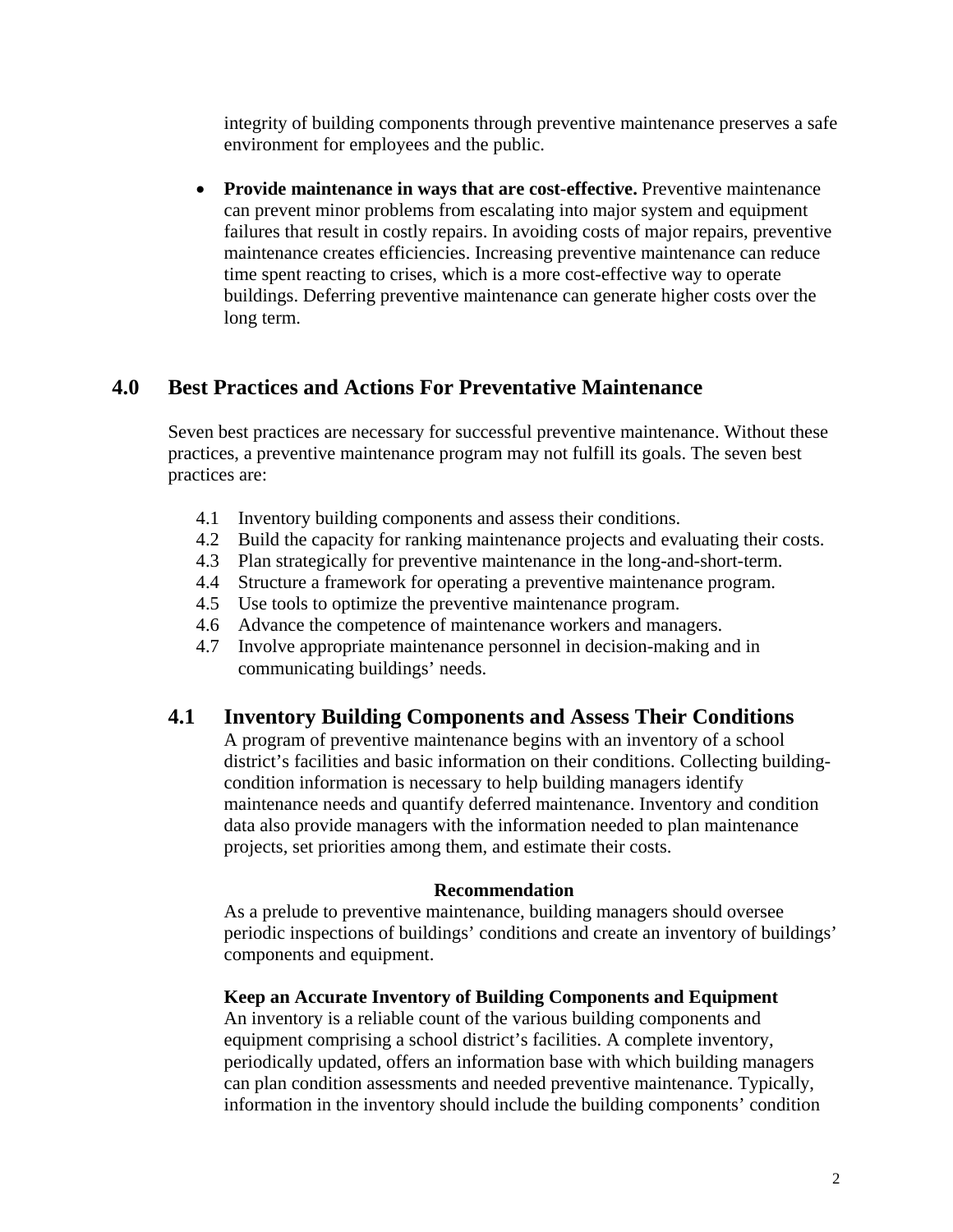and functional performance, as well as the equipment's age, usage, location, warranty information, and model type.

## **Plan Building Inspections**

Before inspecting buildings, building managers need to plan the inspection program. Because a building-condition assessment potentially involves substantial time and personnel, it can be costly. Proper planning of the inspection is the best way to control its costs.

 Building managers should determine in advance the scope of the program, that is, which buildings and components to inspect, if not all of them. They should know what information to record, including maintenance deficiencies such as building and other school safety code violations. In addition, managers need to decide whether in-house employees can conduct the inspections or whether certain building systems require specialized knowledge that extends beyond in-house expertise. For example, to adequately assess a building's structural condition, a structural engineer should participate in the inspection process.

 Deciding how to store and manage the volume of data collected during the inspections is also important in the planning stage. Without this step, staff may find it difficult to use the inspection information and as a result, derive little value from it.

As part of the planning, a timetable for the inspections is necessary. Building managers should coordinate inspections in ways that avoid disrupting teachers, students and other staff. To do this, the schedule could include inspection times when there are fewer building occupants, such as after normal business hours or during breaks in the school-year calendar.

## **Conduct the Inspections Methodically**

A methodical approach to building audits improves data consistency from building to building and over time. Using standardized methods, condition data collected one year can be reliably compared to data collected in subsequent years. Written guidelines can also help provide consistency in inspection methods, particularly when multiple inspectors are involved.

In addition, building managers should design inspection forms to help inspectors observe building components logically and record data uniformly. With standardized checklists of the components, inspectors are more likely to collect consistent information and complete thorough inspections.

By themselves, however, standard checklists are insufficient unless they are used by personnel with the knowledge to identify the root causes of building deficiencies. Training inspectors on the use of standard checklists helps improve accuracy and diminish the subjectivity of individuals' judgments.

 Although visual inspection is the primary way to conduct building audits, inspectors may need diagnostic tools to supplement their observations. For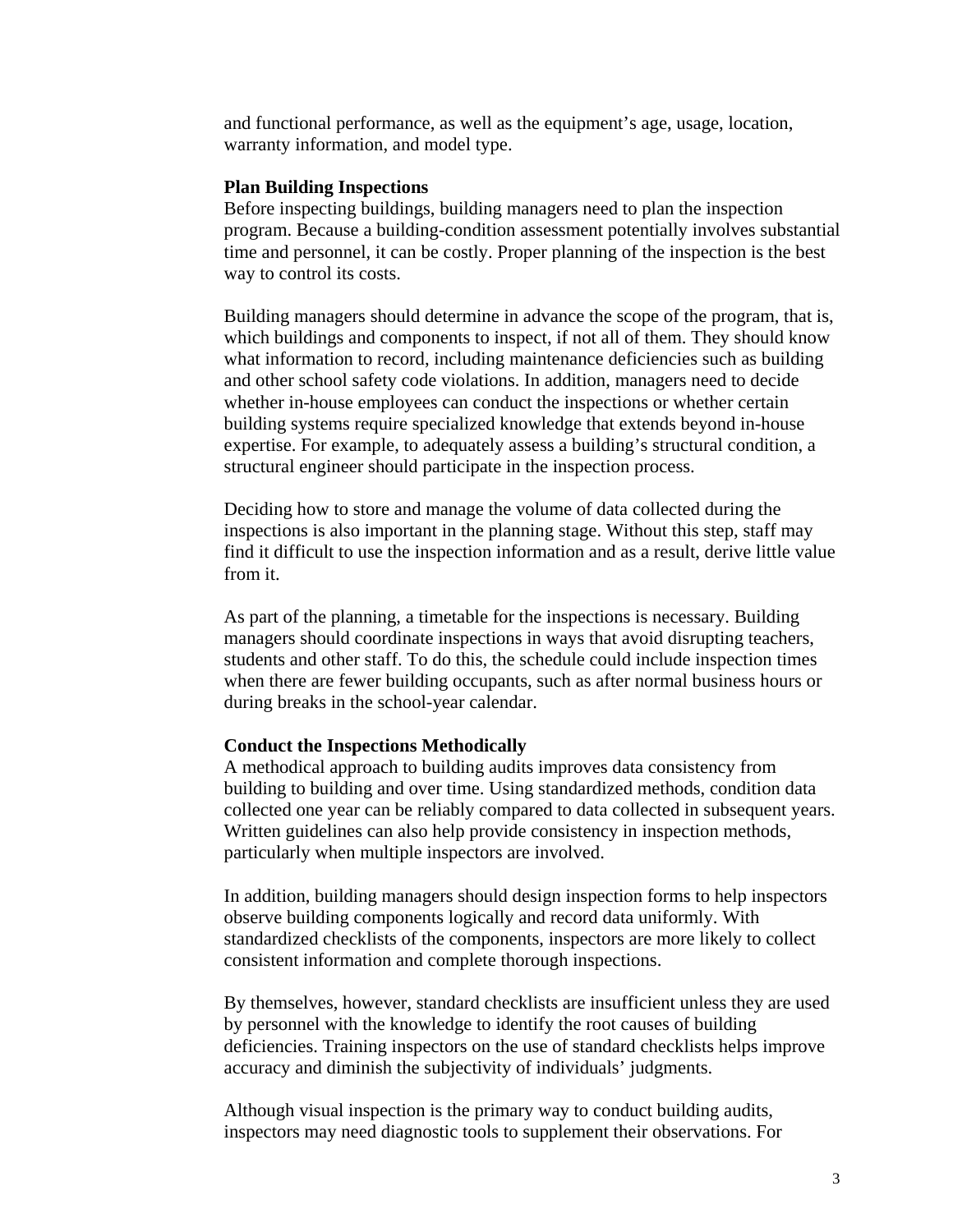instance, infrared scanning equipment helps detect wet insulation, air leaks in roofing systems, and loose electrical connections. The need for diagnostic tools may require hiring specialists with expertise in using the tools and interpreting their results. In more sophisticated building systems, built-in sensors collect data beyond what can be obtained via human observation.

#### **Assign Condition Ratings**

Using information from the inspection, building managers should assign condition ratings to the inspected items. The ratings should be objective and based on a standardized scale that reflects condition changes. A scale may be a simple one, such as a good-fair-poor ranking. Or, depending on local needs, it may be more sophisticated, using a numerical index with many gradations. Ratings should indicate whether some corrective action is warranted. Over time, the condition ratings reveal rates of deterioration or, if used in combination with ongoing maintenance, show how well maintenance efforts have sustained the components' condition.

## **Update Condition Assessments Regularly**

To reflect changes in square footage, value, building condition, and maintenance practices, building managers should regularly update information on building conditions. Some authorities suggest annual re-inspections. This may not be realistic for all jurisdictions, however. Inspection frequency will depend on the type and use of the building, type and condition of building systems and materials, rate of deterioration, and costs of the jurisdiction's inspection program. With ongoing inspections, and a system for keeping good records, building managers can document building conditions over time.

## **4.2 Build the Capacity for Ranking Maintenance Projects and Evaluating Their Costs**

To operate buildings as they were intended and in a cost-effective manner, active planning of building maintenance is necessary. Adequate planning involves setting project priorities to target resources toward the highest needs. It also requires analytical tools to determine components' full costs—including expected maintenance—over their projected lifetimes.

#### **Recommendation**

As building managers determine what maintenance projects are needed, they should use an objective process for setting priorities among them. For costeffectiveness, building managers should calculate total costs over the expected lifetime of equipment and facilities.

## **Set Project Priorities**

Because maintenance needs can outpace available resources, good planning requires a process for ranking maintenance projects—including preventive maintenance, general maintenance, and projects necessary to correct deficiencies. A ranking process recognizes that not all projects share equal importance. For instance, some projects left undone would involve too great a risk to building occupants' safety or could result in premature and expensive equipment failure.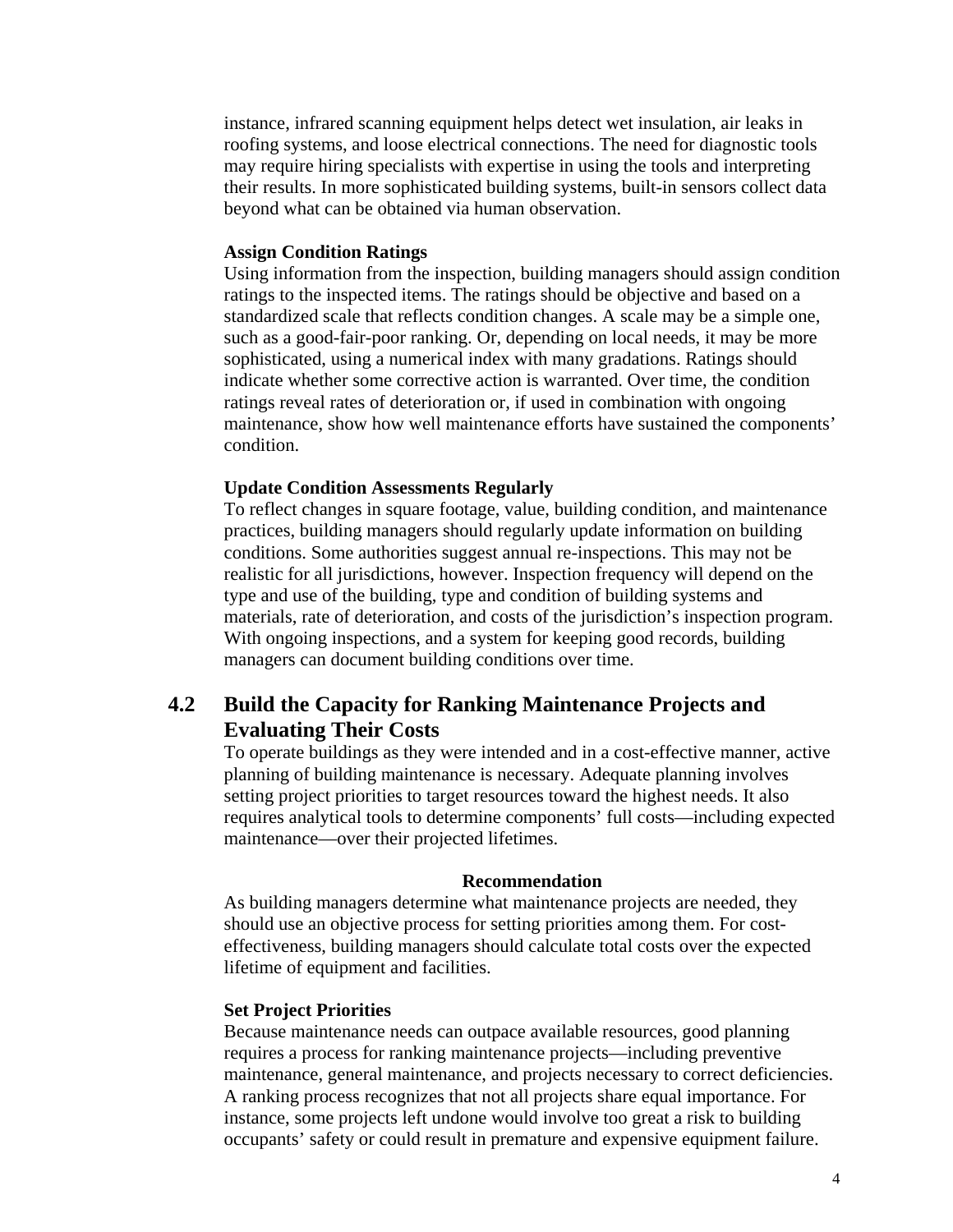The danger in assigning lower priorities lies in the risk that less important projects left unattended eventually grow in urgency. Because delayed projects may pose larger future problems, building managers should understand and inform decision makers of the negative consequences of continually putting off the projects. They should also assign a time when work should start on the lower-priority projects.

To set priorities, building managers should use objective criteria to sort out the relative importance of each project. Objective criteria not only help methodically select projects, they also make apparent to building occupants why certain projects precede others.

The criteria should indicate the urgency of each project. For instance, conditions that pose no immediate threat but may endanger the future integrity of other building components could receive somewhat lower priority than those that threaten occupants' safety. A project's cost, environmental concerns, and the need to comply with building and safety codes and standards are other factors that may influence project priorities. Depending on buildings' uses, a district may have multiple priority systems for ranking projects.

#### **Use Life-Cycle Costing or Other Tools to Evaluate Total Costs**

Building managers should use an evaluation tool, such as life-cycle costing, to make cost-effective decisions on whether to replace or maintain building systems and equipment. Estimating life-cycle costs involves determining a building system's total cost—not only its initial purchase price, but also the annual maintenance, repair, and energy costs over its expected life span, and its salvage value. The calculation requires some method of accounting for the time value of money, that is, estimating the present value of future dollars.

Other evaluation tools are also useful. Methods such as calculating a benefit-tocost ratio help measure the economic performance of investments in building systems.

With estimates of life-cycle costs, building managers can compare a range of alternatives and decide whether continuing to repair a component, deferring its maintenance, or replacing it is more economical. Such comparisons also help in choosing replacement equipment. Life-cycle costs allow building managers to time repairs knowing the overall costs of completing certain projects ahead of others.

When determining life-cycle costs it is important to use standardized cost data for reliable estimates. Contractors' estimates and published cost guides prepared by professional organizations are useful for accurate cost estimates. A district's own historical maintenance and repair data can also help, if such data has been kept over time.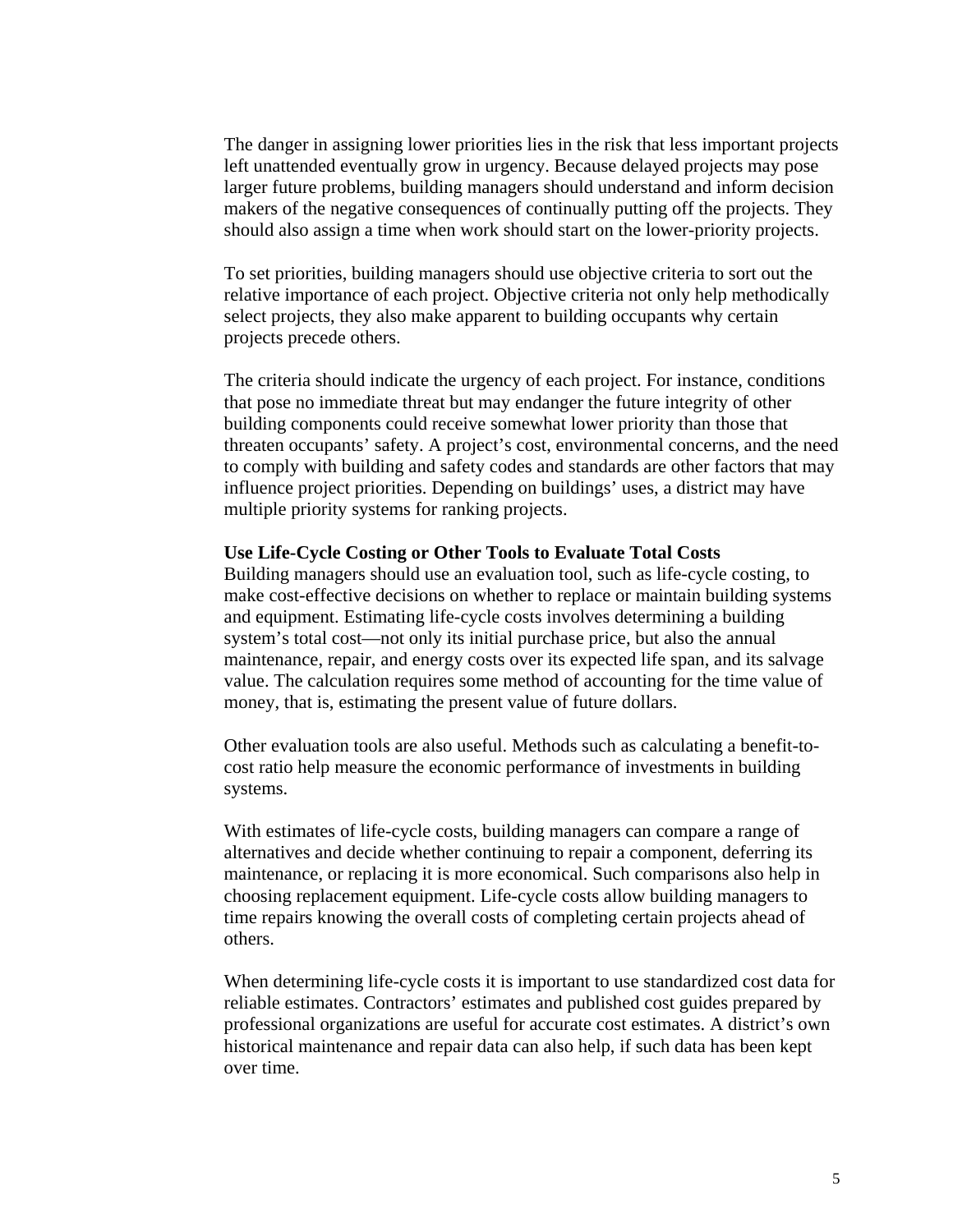## **4.3 Plan Strategically for Preventive Maintenance in the Long- and Short-Term**

To get optimum benefits from preventive maintenance, school districts need to plan for it. Absent planning, maintenance tends to occur when the need for repair arises—typically a more costly arrangement leading to premature equipment failure.

## **Recommendation**

Districts should include preventive maintenance along with other maintenance projects in long- and short-term maintenance plans that are tied to capital improvement programs, capital budgets, reserved accounts, and operating budgets.

 Active planning for preventive maintenance should occur at the same time as planning for other maintenance; it is needed both for the long-term (at least a three-year outlook) and the short-term (the upcoming year). Long-term planning includes a long-range facility plan and a capital improvement program. Shortterm planning includes annual work plans and annual budgets.

## **Develop a Long-Term Ten-Year Facility Plan**

Long-term plans establish goals that guide maintenance activities and help allocate resources strategically. The plans also provide common objectives for employees by defining goals for the district toward which individual staff members strive. They chart a future for a district's facilities and help building managers identify those maintenance projects that best meet the overall needs of the district. Long-term plans make building needs explicit to elected officials and the community at large.

 As a goal-setting document, a ten-year plan takes a much broader view of facilities than an annual plan. Although the contents of a ten-year plan will differ from district to district, the plans typically contain four important elements.

- (1) A description of the district and how it is organized, and the communities it serves.
- (2) An explanation of the overall mission and purposes of the district and how facilities fit into fulfilling those purposes.
- (3) An account of the facilities operated by the district and appraisal of their adequacy for meeting overall goals. This element includes a buildingby-building assessment of improvements listing expected years of completion; projects are ranked by need and based on the expected remaining life of building systems. Districts with deferred maintenance should include plans for reducing the backlog.
- (4) An assessment of the financial resources required to fund desired improvements. Projections of operating and capital costs give school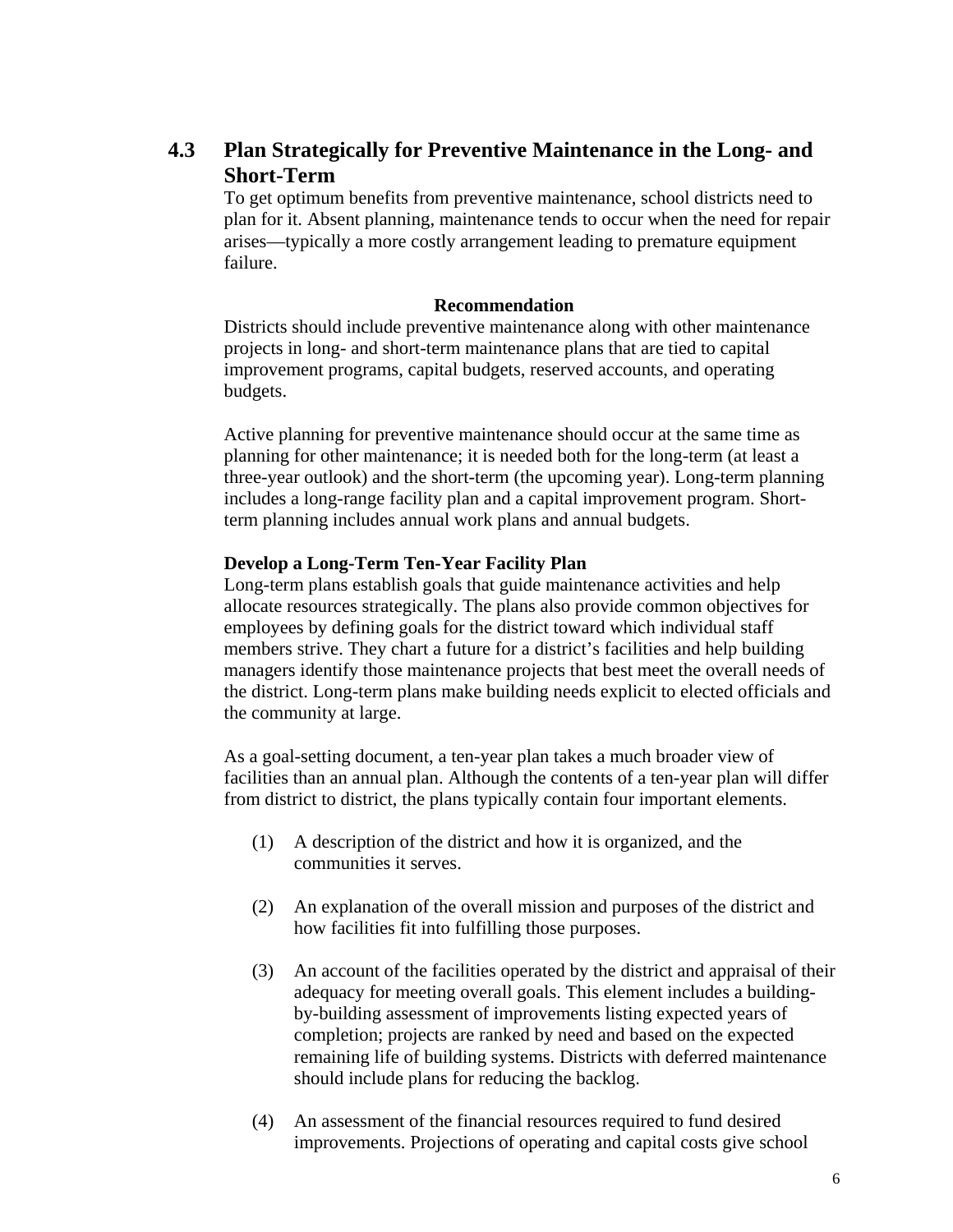boards and other policymakers information to anticipate upcoming financial needs. In cases of major improvements, it is prudent to include a range of project alternatives, instead of a single value, listing each option's estimated costs and level of service. This planning becomes the basis for a capital improvement program (described below.)

Although long term by nature, the ten-year plan requires annual review and updating. Those involved in the planning should recalculate cost estimates based on updated condition levels and current costs of equipment and labor. Updating is also necessary because projections of deferred maintenance may decrease due to completed projects, or increase from ongoing deterioration. Plus, the general uncertainty involved with any long-range forecast requires building administration to revise costs and building information with its best professional estimates.

#### **Develop a Capital Improvement Program**

 Information in the long-term plan provides a base for a capital improvement program. Simply put, a capital improvement program is a schedule of capital improvements, listed in priority order, over a number of years (usually five or more). The capital improvement program's time span typically coincides with the long-range plan. In contrast to the long-range plan, the capital improvement program is a set of proposed actions. It proposes specific projects to meet the needs identified in the long-range plan. If the long-range plan offers a range of alternatives, the capital improvement program identifies a specific course of action the school district intends to take. Capital improvement programs typically include remodeling and new construction, as well as major maintenance projects.

 All school districts that own facilities should develop capital improvement programs to accurately prepare for the future needs and costs of their physical plant.

 When estimating costs for the capital improvement program, building managers should base their estimates on building components' remaining useful life. This is important because components that have been neglected will have an older "effective" age requiring earlier replacement than those that have been well maintained.

 Unless the capital improvement program's estimated costs are based on the best available data, its projections could substantially over or underestimate actual costs. Therefore, it is necessary to use standard cost data when estimating project costs.

 Officials that develop the capital program should update its cost estimates annually to account for inflation and changes that occur to the buildings.

## **Establish a Reserved Account**

 Maintenance and planned replacements vary from year to year. Some years require larger expenditures for major projects, such as reroofing, tuckpointing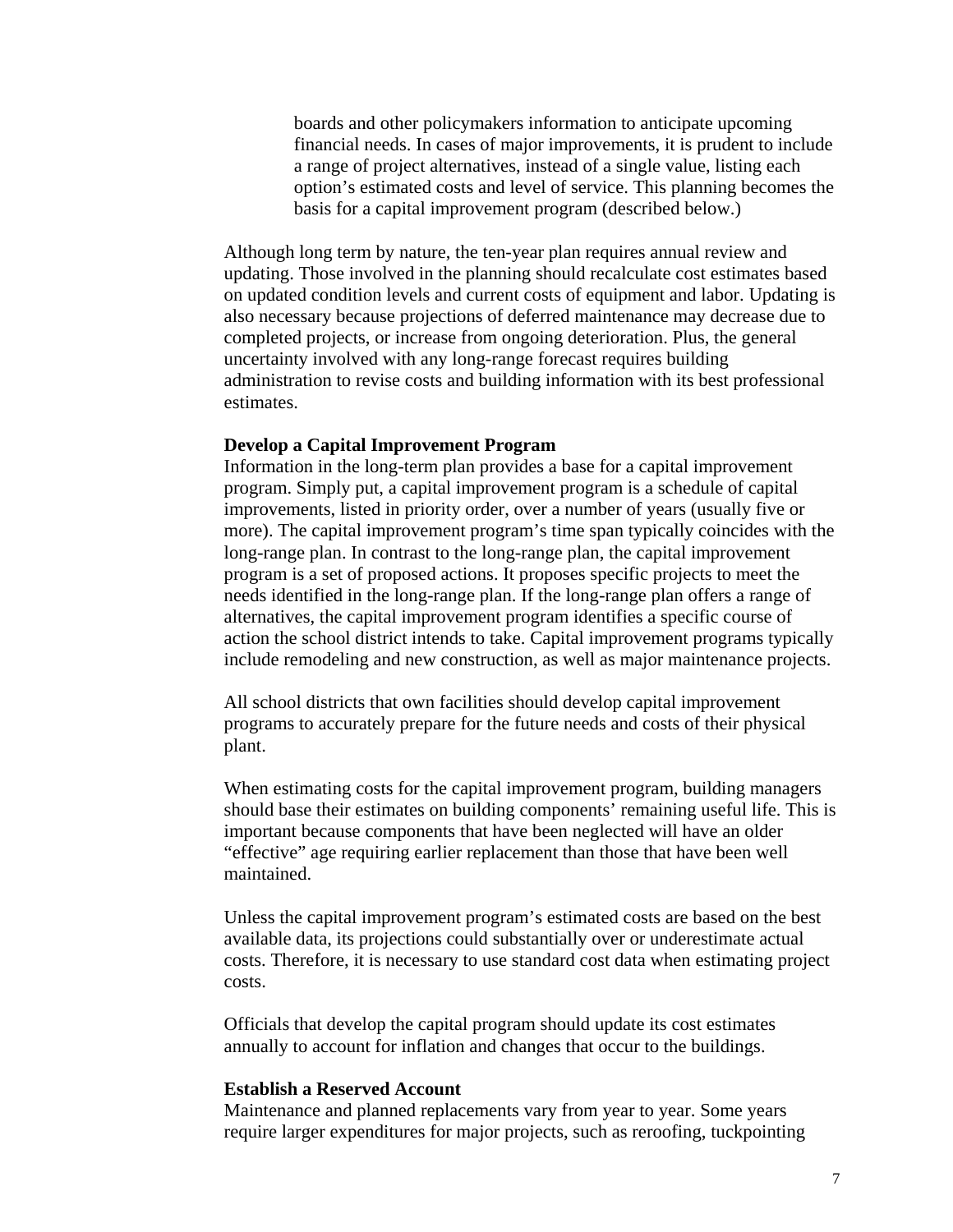brick exteriors, and replacing a boiler or cooling tower. Consequently, districts should reserve an amount of money each year to provide funding for the renewal of building components. Defined simply, reserved accounts spread out over many years the payments for replacing building components.

Establishing reserved funds requires a district to place high priority on renewing building components when setting budgets. With reserved funds, districts affirm the importance of an ongoing investment in preserving their physical plant. Planning adequate reserved funds depends on needs identified from building condition assessments, calculations of components' useful remaining life, and accurate estimates of project costs.

### **Develop an Annual Work Plan**

An annual work plan and budget should flow from the strategic long-term goals and objectives developed for a district's buildings. Some annual plans are more complete than others, however.

The work plan should list all expected maintenance projects for the year: preventive maintenance, general maintenance, major and minor repairs, custodial operations, alterations, and construction. It should also include projects needed to reduce backlogs of deferred maintenance.

## **Link Work Plan to Annual Budgets**

The annual work plan should link directly to the yearly maintenance budgets. Projects in the work plan transform from ideas into reality only when they are included in operating or capital budgets. In the budget, building managers balance maintenance needs against available funding.

The annual budget shows for the coming year what money is needed for each project in the annual work plan, including projects intended to reduce maintenance backlogs. Budget development requires preparing cost estimates for annual operations, such as personnel and supplies costs, as well as for capital costs, such as making major repairs. Each year's capital budget should flow from the longer-range capital improvement program described earlier.

The amount of spending needed for facility maintenance depends on the costs of buildings' identified needs, the extent of deferred maintenance, and the planned period over which the district hopes to reduce building deficiencies. Higher spending any given year will bring conditions to their desired level faster; lower spending lengthens the time. No single rate of maintenance spending applies to all buildings.

## **4.4 Structure a Framework for Operating a Preventive Maintenance Program**

By definition, preventive maintenance means inspecting, adjusting, lubricating, testing, and replacing on a regular, ongoing basis. To do this effectively, building managers need a framework that supports the preventive maintenance program.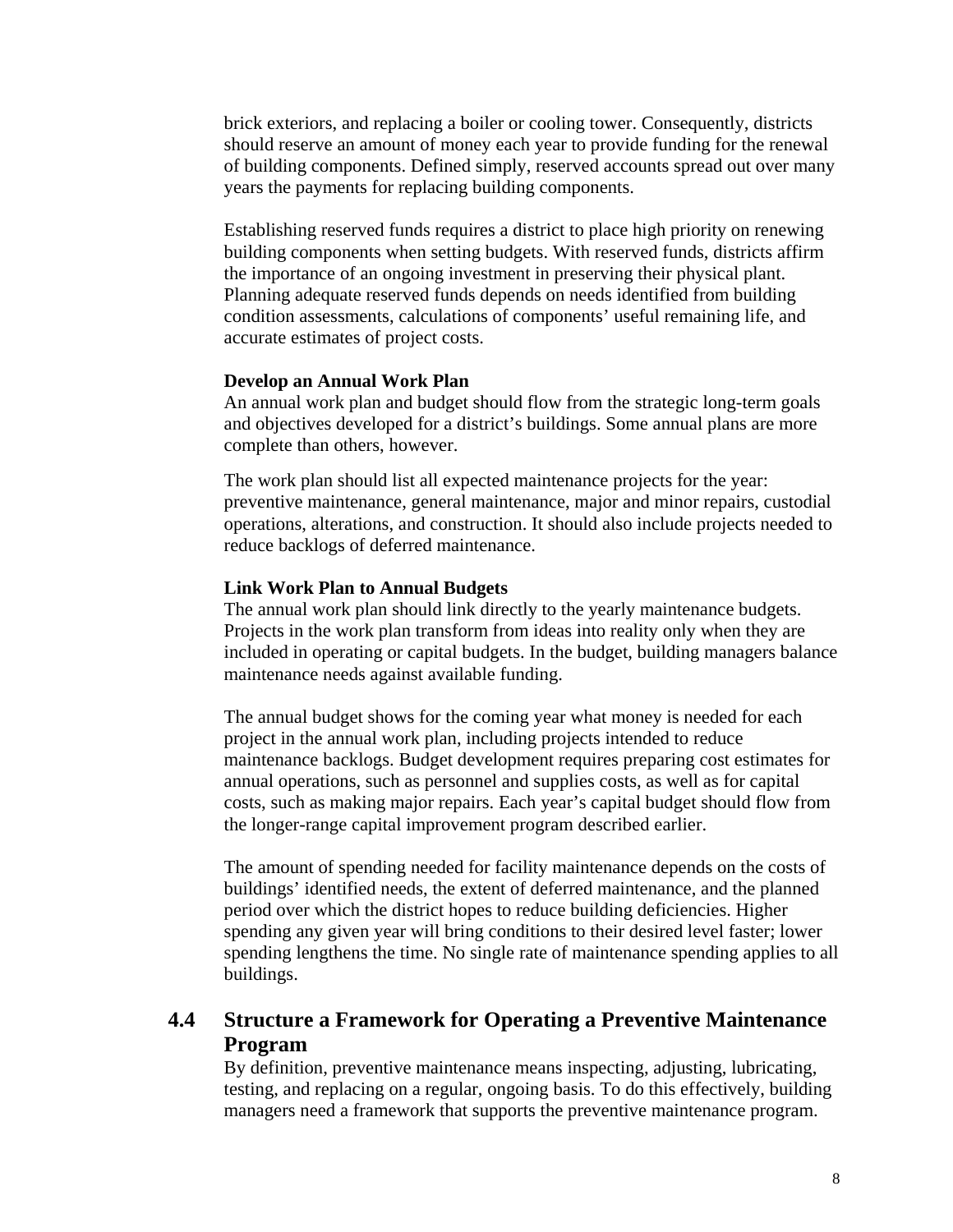## **Recommendation**

Building managers should (1) coordinate preventive maintenance with other maintenance projects, (2) prepare a checklist of preventive maintenance tasks, (3) schedule a timeline for the tasks, (4) prepare procedures for managing the program, and (5) include preventive maintenance among activities for controlling the quality of air inside buildings.

## **Coordinate the Program with Other Maintenance**

In most districts, preventive maintenance projects will be performed among many other maintenance requests. Therefore, the overall maintenance program requires coordination to ensure work is assigned to the appropriate personnel and performed when it is supposed to be.

This means designating responsibility for coordination with a specific individual or department. A coordinator should be responsible for synchronizing all maintenance jobs—including preventive, general, and emergency maintenance. This lodges accountability for managing maintenance with specific staff. It also helps ensure that maintenance projects of one type do not interfere with others, such as repainting a wall that is soon to be modified as part of a remodeling project.

## **Develop Checklists of Tasks and Their Frequency**

Including every piece of every building system in a preventive maintenance program is unnecessary and prohibitively expensive. The time involved with such an effort would be enormous and the outcomes unlikely to justify the expense. Building managers should exclude from a preventive maintenance program equipment that is inexpensive and easy to replace.

Consequently, building managers must determine in advance which equipment is critical to the continued safe operation of the building, carries high repair or replacement costs, or is difficult to purchase "off the shelf." Equipment of this type should be part of the preventive maintenance program.

After deciding which items to include in the program, building managers should develop a checklist of preventive maintenance tasks. The checklist should specify for each type of equipment what inspections, calibrations, lubrications, or replacements are needed. Using a specific checklist with detailed activities helps ensure that needed servicing is not inadvertently neglected.

The checklist should also indicate the frequency of the preventive maintenance task. This timetable for servicing equipment should specify whether the task is to be performed weekly, monthly, annually, or at some other interval.

To produce the checklist, building managers should rely to the extent possible on recommendations by manufacturers of the specific equipment. Manufacturers' guidance will indicate which preventive maintenance tasks are necessary and their frequency. This is especially important because some manufacturers' warranties remain in effect only if owners conduct the required preventive maintenance.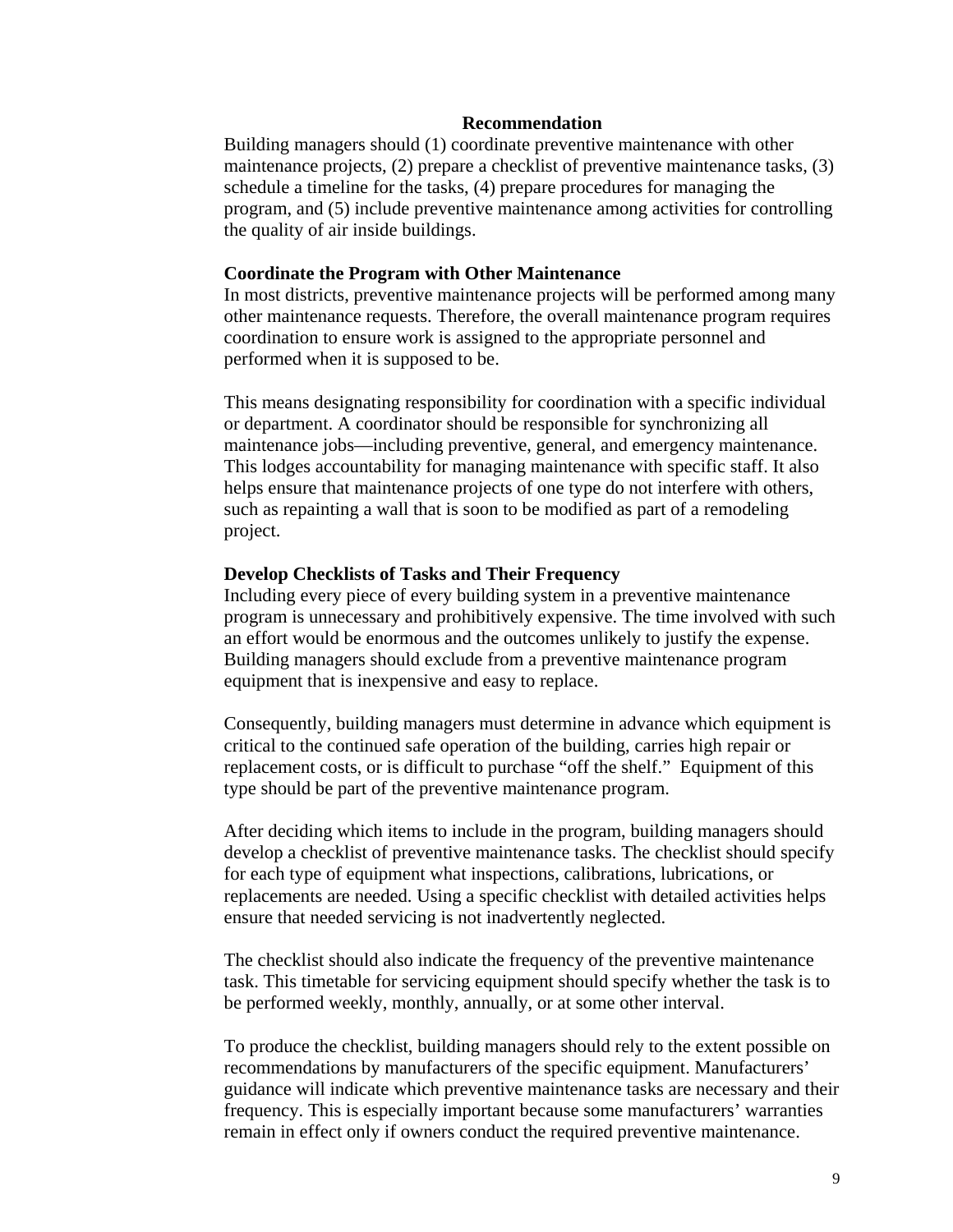Realistically, however, manufacturers' recommendations are not always available. Other sources are also helpful for the checklist, including records of the equipment's own maintenance history, employees' experience, preventive maintenance guides prepared by industry groups and trade associations, and building or other safety codes or standards.

## **Schedule Timelines to Perform Tasks**

As part of the annual work plan, building managers should prepare one-year schedules of the preventive maintenance tasks to be performed. The timelines should depend on equipment manufacturers' recommendations or other predetermined intervals.

The schedule should detail when the tasks are to be completed and estimate the amount of time needed for each activity. For each week in the year, it should list all activities that need to be completed.

When setting the schedule, building managers should time projects to minimize disruptions to building users and take advantage of equipment down times. For instance, districts should conduct preventive maintenance on cooling equipment while it is shut down in the winter. Similarly, consolidating multiple tasks within a single building or scheduling similar types of work together, to the extent possible, helps maximize efficiency.

#### **Adopt Written Procedures to Manage the Program**

To adequately manage a preventive maintenance program, procedures are needed to guide how the program is planned and budgeted and how the actual work will be coordinated. This requires a written procedures manual. Following a procedures manual brings consistency to the program. It also offers some control over activities that might otherwise be done haphazardly or not at all.

Written procedures will vary by district but should typically address certain elements. Procedures should establish who is responsible for controlling work orders and administering staff. To aid in budget preparation, procedures should specify a cost-accounting system as well as the format for reporting the budget.

For managing maintenance projects, procedures should define responsibilities expected of each trade represented on staff. The procedures should make explicit what work is expected from each trade and help coordinate multiple tradespeople who may be involved in a single project. Written procedures also help employees understand what is expected of them.

Districts that employ outside help to perform maintenance should follow procedures on when to use contractors as well as how to bid for them and supervise them while on the job. The procedures should specify the services for which contractors will be used. For instance, services that are performed infrequently or that require special equipment or expertise, such as roof repairs, are often good candidates for contracting.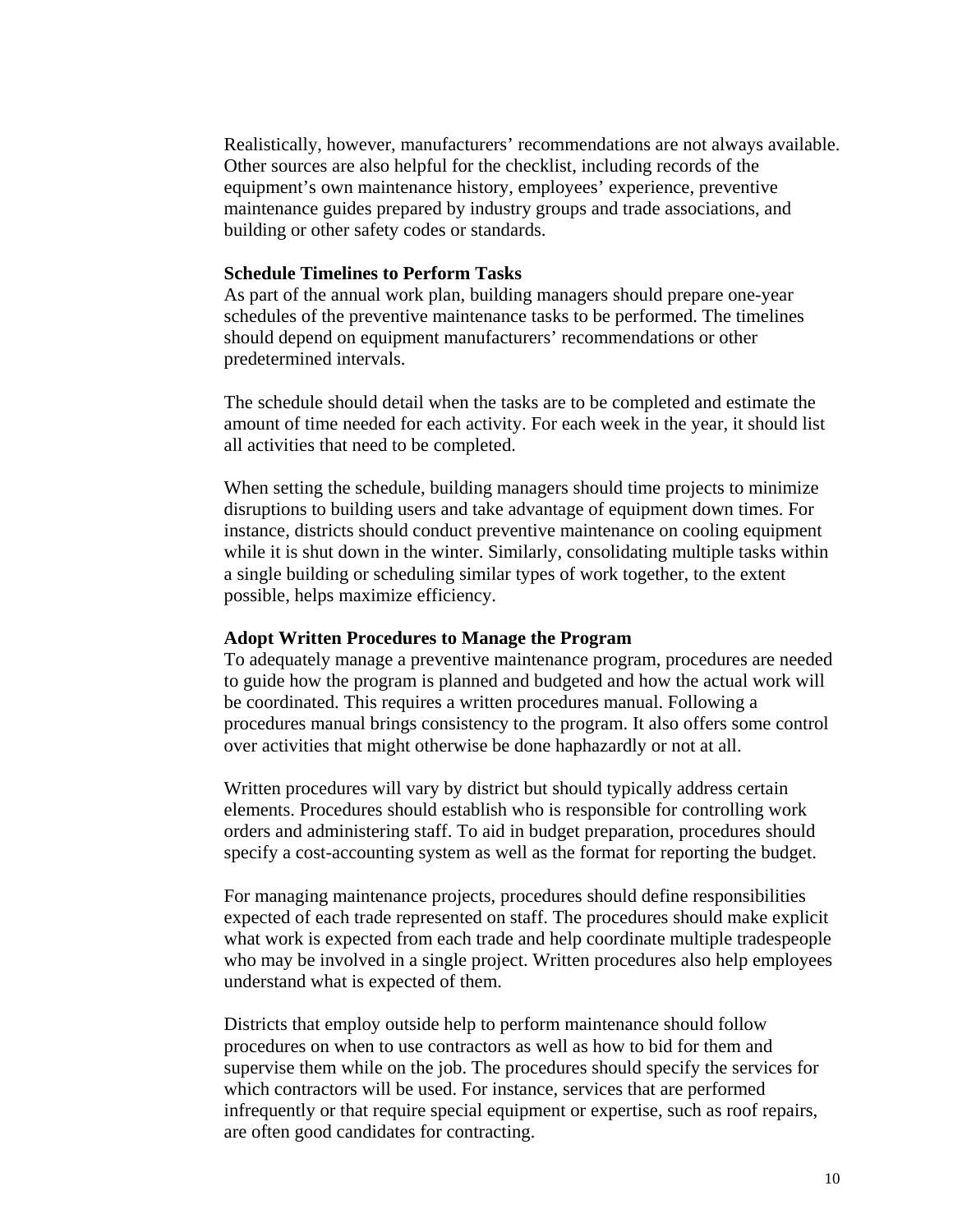Building managers should have procedures for good contracts. Historical practice shows that effective contracts explicitly state (1) the quality and quantity of he needed service, (2) specific measures to determine service quality, and (3) steps to take if service is inadequate. Contracts that lack criteria for defining satisfactory work prevent local jurisdictions from verifying proper completion of the job.

Written procedures are needed to control the inventories of a maintenance department's materials and equipment. They should designate who is responsible for monitoring and requisitioning parts and equipment to ensure adequate supplies of materials are on hand when needed without overburdening available storage space.

Building managers should also have procedures on how to manage emergency situations, should they occur. With formal procedures designed in advance, staff will know their responsibilities and appropriate roles when emergencies, such as storms or electrical failures, occur. If staff have no plan to react, a minor emergency could quickly escalate into a major one.

## **Follow Indoor Air Quality Program**

Maintaining the quality of indoor air has become increasingly important due to the large amount of time people tend to spend indoors and because of the environmental threats that poor air can pose to public health, according to the U.S. Environmental Protection Agency. Many factors, such as building construction, affect the condition of inside air. One of the important factors is how management operates and maintains buildings, particularly the HVAC systems. Some buildings' HVAC systems are designed to maximize energy savings instead of providing adequate outside air for ventilation; inadequate ventilation can contribute to indoor air problems and serious health problems for building users.

Water damage to building materials or furnishings is another contributing factor. It is a prime source of microbial contamination that affects indoor air, posing potentially serious health risks.

Usage of ozone generators within school facilities is not recommended as an air quality enhancement process.

Certain preventive maintenance can help meet recommended ventilation rates and manage the quality of inside air. Periodic cleaning of ventilating ducts, air plenums, cooling coils, and condensate pans minimizes the opportunity for the growth of microorganisms that would otherwise disseminate through ventilation systems. In addition, inspecting and cleaning other HVAC components, such as outdoor-air intakes, air filters, and fan belts, can make the HVAC operate more efficiently while providing good indoor air quality. Periodically testing and balancing HVAC systems keeps them operating in line with design specifications. Other recommended actions include planning building operations and maintenance in ways to prevent indoor air problems, such as managing airborne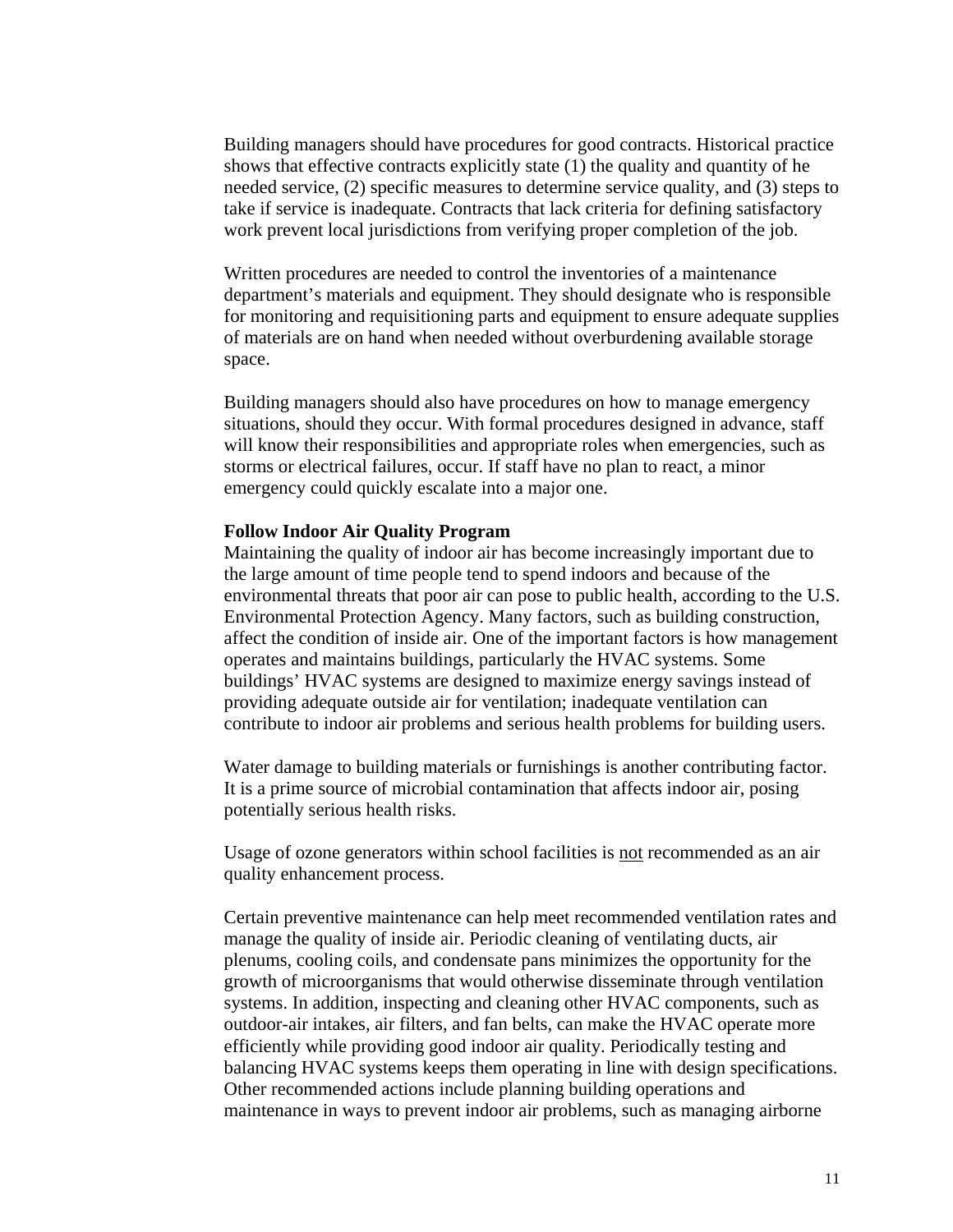particulates from construction activities, and training employees on issues related to indoor air quality.

Together with other federal agencies, the Environmental Protection Agency has prepared a list of steps that building owners may take to reduce the risks of poor indoor air. (U.S. EPA, *Building Air Quality*, 13-106) In addition, the agency provides information specific to schools' air quality issues and management practices. (U.S. EPA, *Indoor Air Quality Tools for Schools* - Washington D.C.: U.S. Government Printing Office, 1998 - http://www.epa.gov/iaq/schools; accessed December 2, 1999.)

## **4.5 Use Tools to Optimize the Preventive Maintenance Program**

#### **Recommendation**

 To gain optimum benefits from preventive maintenance, building managers should incorporate preventive maintenance tasks into a work-order system and keep systematic maintenance records, either by computer or manually. Managers should evaluate the preventive maintenance program to improve it over time. For added efficiencies, building managers should look for opportunities to share preventive maintenance.

#### **Use a Work-Order System**

A work-order system is a standard way of processing maintenance work, whether the job originates as a problem communicated by building users or as part of planned maintenance projects. It controls the large numbers of job requests that maintenance personnel typically face. A work-order system provides uniformity in planning maintenance jobs. Using work orders for upcoming preventive maintenance tasks helps ensure that this work does not get abandoned amidst multiple maintenance jobs.

 By analyzing completed work orders, building managers can track recurring problems in a piece of equipment. Work orders may also provide a written record of actual work done each day, as well as the number of hours to complete tasks, parts needed for the job, and feedback on the completed work. More sophisticated work-order systems provide information for measuring worker productivity.

#### **Keep Systematic Records**

All the actions discussed above, from assessing the condition of buildings to scheduling preventive maintenance tasks, require keeping data. For many districts, particularly those with multiple buildings, keeping accurate records means having a system for retaining and managing their maintenance information. The purpose of a "management information system" is to make sure that building managers have sufficient information to properly oversee maintenance work.

 An information system allows managers to compare budgeted to actual costs and evaluate department performance. Information on maintenance histories can help determine equipment's expected remaining life spans. Trend data on maintenance and repair costs provide useful information for estimating budget items.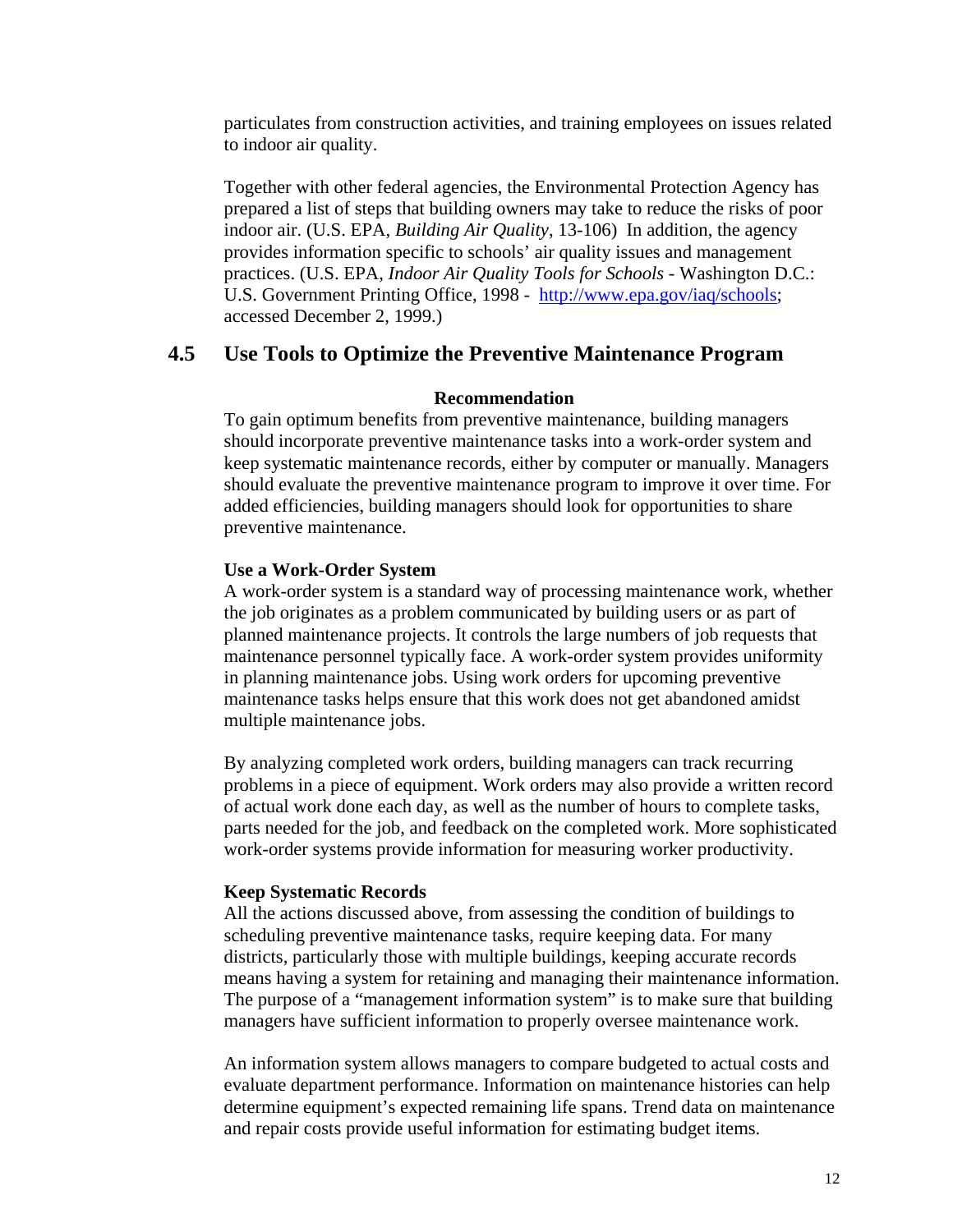Together with preventive maintenance inspections, an information system allows building managers to efficiently identify building problems before major failures occur. When analysis of records shows problems, such as noisy bearings that recur over a number of inspections, maintenance personnel can take corrective steps.

Some districts will require more sophisticated information systems than others. At one end of the spectrum are computerized maintenance management systems. These systems automate many management features such as generating and analyzing work orders, storing building condition information, and tracking preventive maintenance tasks. Some also integrate programs for financial management and energy management control systems. Some help determine what staffing levels and contract-labor hours are necessary based on estimates of maintenance projects' hours and costs.

At the other end of the spectrum, jurisdictions with a limited number of facilities may find it impractical to invest in a computerized management information system. For them, a systematic way of manually recording information can suffice, such as using simple index cards to list the frequency of preventive maintenance tasks.

## **Evaluate the Program**

To improve the quality of preventive maintenance, building managers should periodically evaluate the maintenance work. Planned, ongoing evaluations help identify what aspects of the program need improvement. They also identify what is working successfully and should continue into the future. Data collected through evaluations help determine the costs and benefits of preventive maintenance practices.

Building managers may evaluate preventive maintenance in any of several ways, some of which are described below.

- Set measurable, formal goals for the program and measure progress toward meeting them. This usually involves "benchmarking," or comparing measures of performance (such as the percentage of work orders completed within three days) against a base line in the school district or top performers elsewhere. Comparing the preventive maintenance program's results in a given year to earlier years yields information on the program's progress.
- Analyze work orders to mark progress in the preventive maintenance program. As the ratio of preventive maintenance work orders to emergency orders improves, building managers may be able to measure a shift toward planned maintenance and away from crisis maintenance.
- Analyze how closely the department adhered to the schedule of preventive maintenance tasks for the year.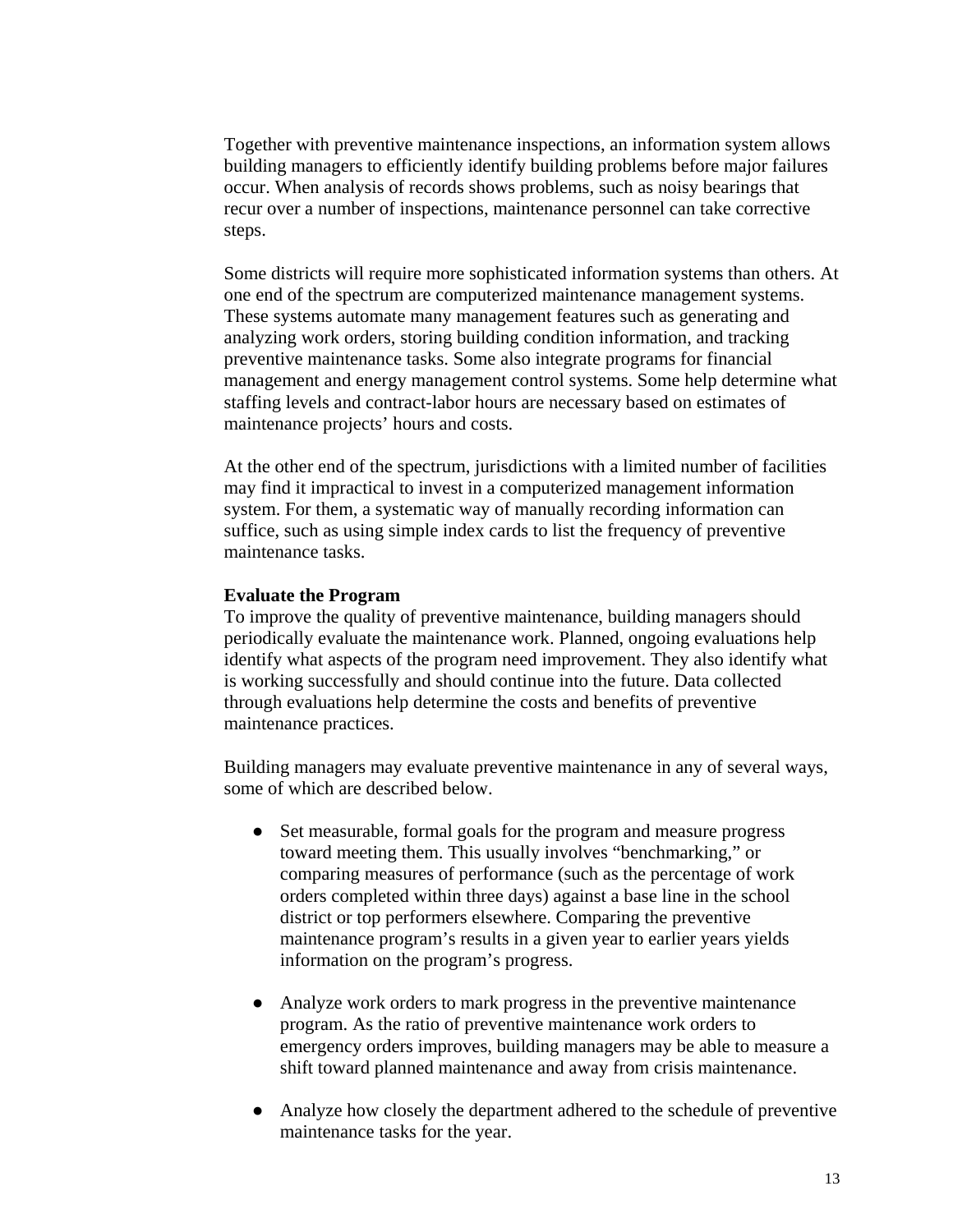- Survey building users with questionnaires that elicit their levels of satisfaction with building conditions.
- Track how frequently equipment breaks down or malfunctions; equipment that is routinely maintained should have a better maintenance history.
- Set standards for various tasks performed by employees. Once employees understand the standards, managers periodically inspect employees' completed work to measure how well it meets the standards.

## **Explore Efficiencies of Shared Arrangements**

Some districts may gain efficiencies in sharing maintenance expertise or equipment with other districts. Sharing services is most conducive in situations where districts have compatible needs or serve similar enrollment capacities. It may produce more or improved services, avoid duplication, get maximum use out of facilities, and save money through joint use of infrequently used equipment. Equally important, sharing preventive maintenance information improves the knowledge and abilities of maintenance personnel, which can lead to better service.

## **4.6 Advance the Competence of Maintenance Workers and Managers**

## **Recommendation**

School districts should ensure that their maintenance employees have appropriate training to competently and safely complete the tasks expected of them.

## **Require Ongoing Training to Match Duties Performed**

Regardless of the size of the maintenance workforce, ongoing training should be available to improve employees' technical skills and meet their individual training needs. Appropriate training represents an investment in helping a school district's employees reach their full potential. When targeted to an employee's individual needs, good training can improve competence and productivity.

 Training is also necessary for job safety. The Occupational Safety and Health Administration (OSHA) requires safety-related training. Maintenance employees exposed to hazardous chemicals, for instance, must receive training, including information on methods of detecting the hazardous chemicals and measures they can take to protect themselves from the hazards.

## **Require Additional Training for Building Managers**

Building managers, or those employees with specific responsibilities for managing or overseeing maintenance, may need additional training. Those in leadership roles need managerial skills in addition to their hands-on maintenance skills. Managerial training needs will vary according to each manager's abilities and assigned responsibilities.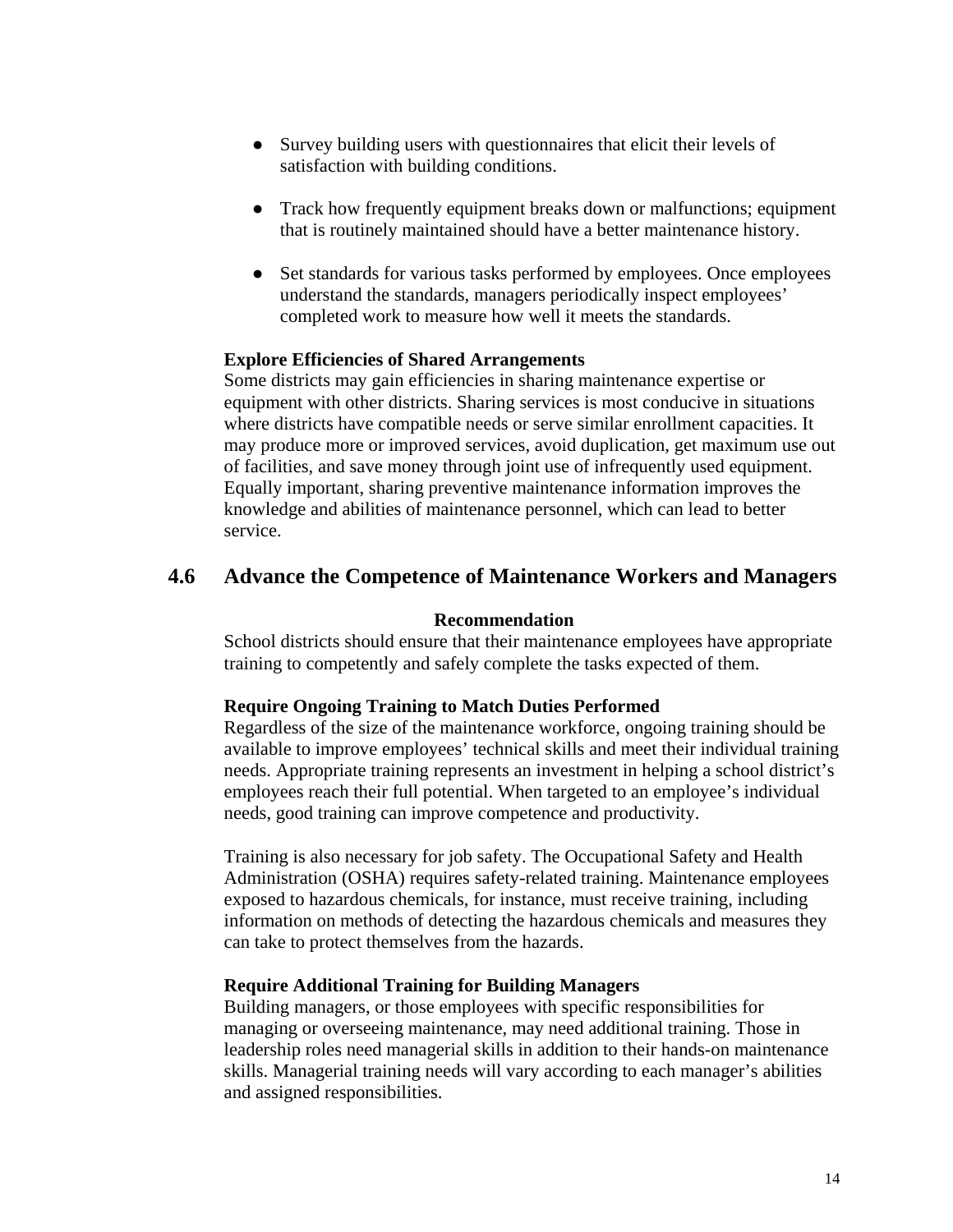Although we are unaware of any universally accepted set of skills for all building managers, degree programs in facilities management give an indication of the material about which managers should be knowledgeable. According to the content of one school's degree program in facilities management, building managers should be equipped to manage: (1) human relations and personnel needs; (2) budgeting, financing, and purchasing practices; (3) use of computers in maintaining buildings; (4) effective contract specifications; (5) compliance with legal requirements; (6) daily building operations; and (7) effective preventive maintenance programs for preserving physical assets.

## **4.7 Involve Appropriate Maintenance Personnel in Decision Making and in Communicating Building Needs**

## **Recommendation**

School districts should include appropriate maintenance personnel in decisions on facility matters, including purchasing major components or designing new square footage. Doing so can provide insight into future maintenance needs and avoid unnecessary costs. Building managers should develop a multiple-level education strategy to address the differing information needs of their various audiences.

## **Consider Maintenance Needs Prior to Purchasing or Designing Components**

Attention to maintenance needs is as important before the design and construction of a building as it is once a building is erected. In considering options for replacing or adding equipment, knowing future maintenance costs for each option allows informed decision making. Adding the expected maintenance costs of equipment to the initial purchase price may reveal some options to be more economical than others over the long term.

Although the initial purchase price may be higher, future savings yielded by trouble-free service and lower rates of deterioration often outweigh the up-front cost. Low-maintenance items also reduce the chances that breakdowns will interrupt use of the building.

In addition, when designing new or altered space, using a design team that includes maintenance perspectives along with the design professionals can help control future costs. When potential maintenance problems are identified early, such as during the design phase, they can be easily corrected. Further, considering maintenance needs can prevent poor design, such as lack of access panels needed to gain access to HVAC components for servicing. As another example, certain plumbing fixtures made of stainless steel are sturdier than others made of porcelain. In some environments, where high use or abuse of a component is expected, the added durability may be justified.

#### **Educate Decision Makers about Building Needs**

School district superintendents and elected officials need information on maintenance projects and costs, albeit at a different level of detail than building managers. Superintendents need information on buildings' needs, alternatives to meet those needs, and costs. Similarly, those responsible for funding major